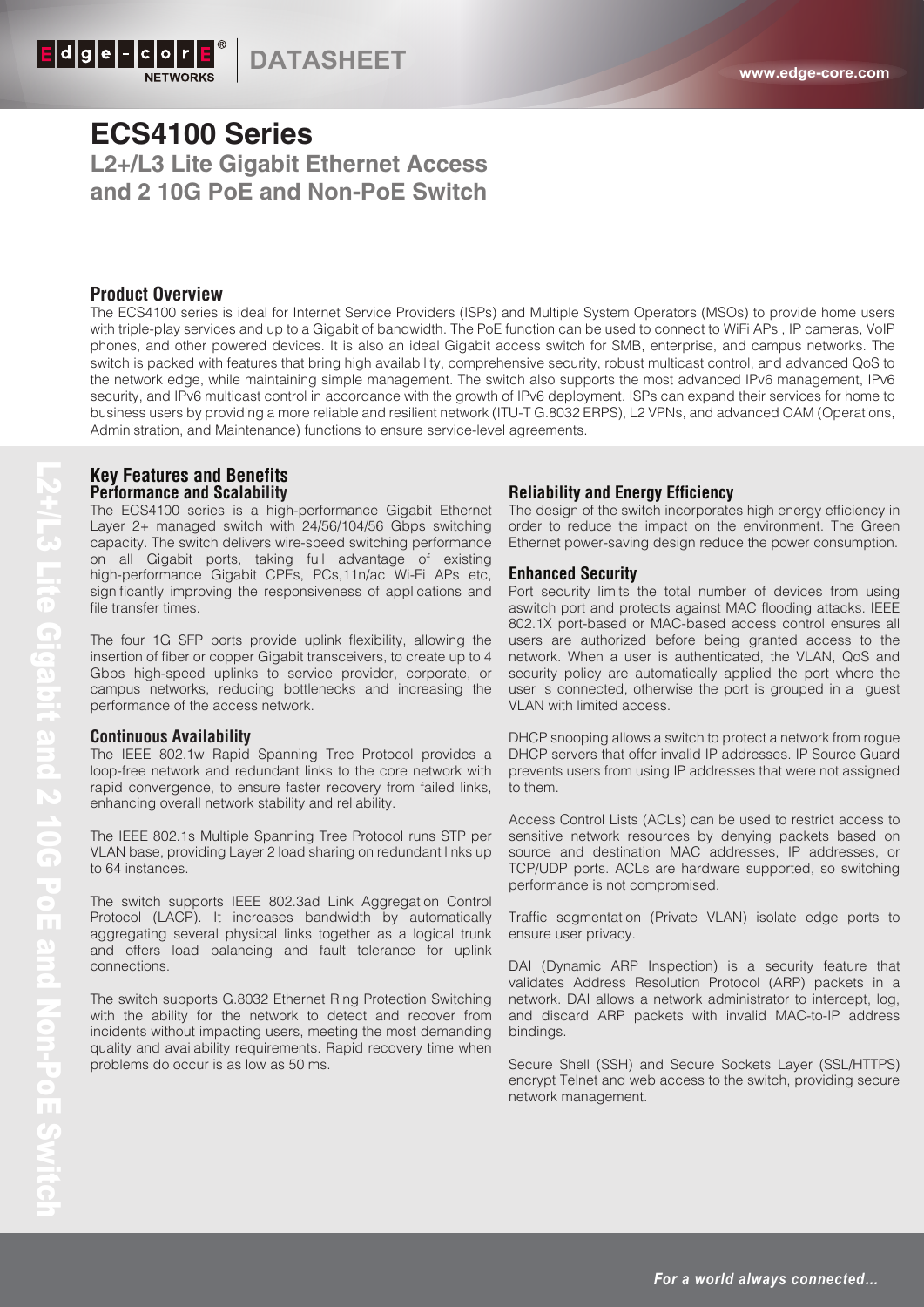# **Key Features and Benefits**

### **Comprehensive QoS**

The switch offers advanced QoS for marking, classification, and scheduling to deliver best-in-class performance for data, voice, and video traffic at wire speed. Eight egress queues per port enable differentiated management of up to eight traffic types through the switch.

Traffic is prioritized according to 802.1p and DSCP to provide optimal performance for real-time applications. Weighted Round Robin (WRR) and strict priority ensure differential prioritization of packet flows and avoid congestion of ingress and egress queues. Asymmetric bidirectional rate-limiting, per port or per traffic class, preserves network bandwidth and allows maximum control of network resources.

### **Robust Multicast Control**

IGMP snooping prevents the flooding of multicast traffic by dynamically configuring switch ports so that multicast traffic is forwarded to only those ports associated with an IP multicast receiver. IGMP increases the performance of networks by reducing multicast traffic flooding.

IGMP groups allow you to create customer packages for IP-TV channels, making switch configuration easy. IGMP Filtering prevents subscribers seeing unsubscribed IP-TV channels. And, IGMP Throttling allows you to set how many IP-TV channels a subscriber can receive simultaneously.

Multicast VLAN Registration (MVR) is designed for applications such as Media-on-Demand that send multicast traffic across an Ethernet network. Multicast VLANs are shared in the network, while subscribers remain in separate VLANs. This increases network security and saves bandwidth on core links. Multicast streams do not have to be routed in core L3 switches, which saves CPU power.

### **IPv6 Support**

The switch supports a number of IPv6 features, including IPv6 Management, DHCPv6 snooping with option 37, IPv6 Source Guard and MVR6.

### **Service Monitoring and Management**

The switch supports IEEE 802.1ag and ITU-T Y.1731, allowing service providers to monitor end-to-end services, identify connectivity and performance issues, and isolate problems from a remote location without dispatching an engineer onsite.

The switch also provides the capability to monitor service availability, delay for verifying SLA conformance (for billing purposes) and providing advance indication of performance degradation before a service outage occurs.

#### **Superior Management**

An industry-standard command-line interface (CLI), accessed through the console port or Telnet, provides a familiar user interface and command set for users to manage the switch.

An embedded user-friendly web interface helps users to quickly and simply configure switches.

The switch supports SNMPv1,2c,3 and four-group RMON. The switch provides a complete private MIB for the configuration of most functions via the SNMP protocol.

Administrators can backup and restore firmware and configuration files via TFTP or FTP. The switch also provides the configuration of auto-provision for ease of use in large deployments.

AAA (Authentication, Authorization and Accounting) via RADIUS, TACACS+, enables centralized control of the switches. Access rights can be authorized per user and account for all actions performed by administrators.

### **Virtual Private Networks**

The switch supports Layer 2 VPNs by using Q-in-Q functions, where an 802.1Q tag from a customer VLAN (called CE-VLAN ID) is encapsulated in a second 802.1Q tag from a service-provider network (called an SP-VLAN ID). The switch

supports rewriting the VLAN tag of egress traffic when the ingress traffic is tagged.

The switch also supports Layer 2 Protocol Tunneling for STP, CDP,<br>VTP, PVST+, with Cisco-proprietary multicast address VTP, PVST+, with Cisco-proprietary multicast address (01-00-0c-cd-cd-d0) replacement.

### **PoE Features**

The ECS4100-12PH provides 60 W ultra PoE and ECS4100-28P/52P provide 30 Watts of power to high power devices such as PTZ IP cam, VoIP phones, wireless access points, surveillance cameras, etc, all over existing Cat. 5 cables. The ECS4100-12PH/28P/52P switch delivers up to 180 W/190 W/370 W PoE Power budget.

PoE eliminates the need for individual power sources for devices in the network, saving on costs for power cables and avoiding power outlet availability issues. If the power demand exceeds the switch's maximum power budget, ports can be prioritized to receive power.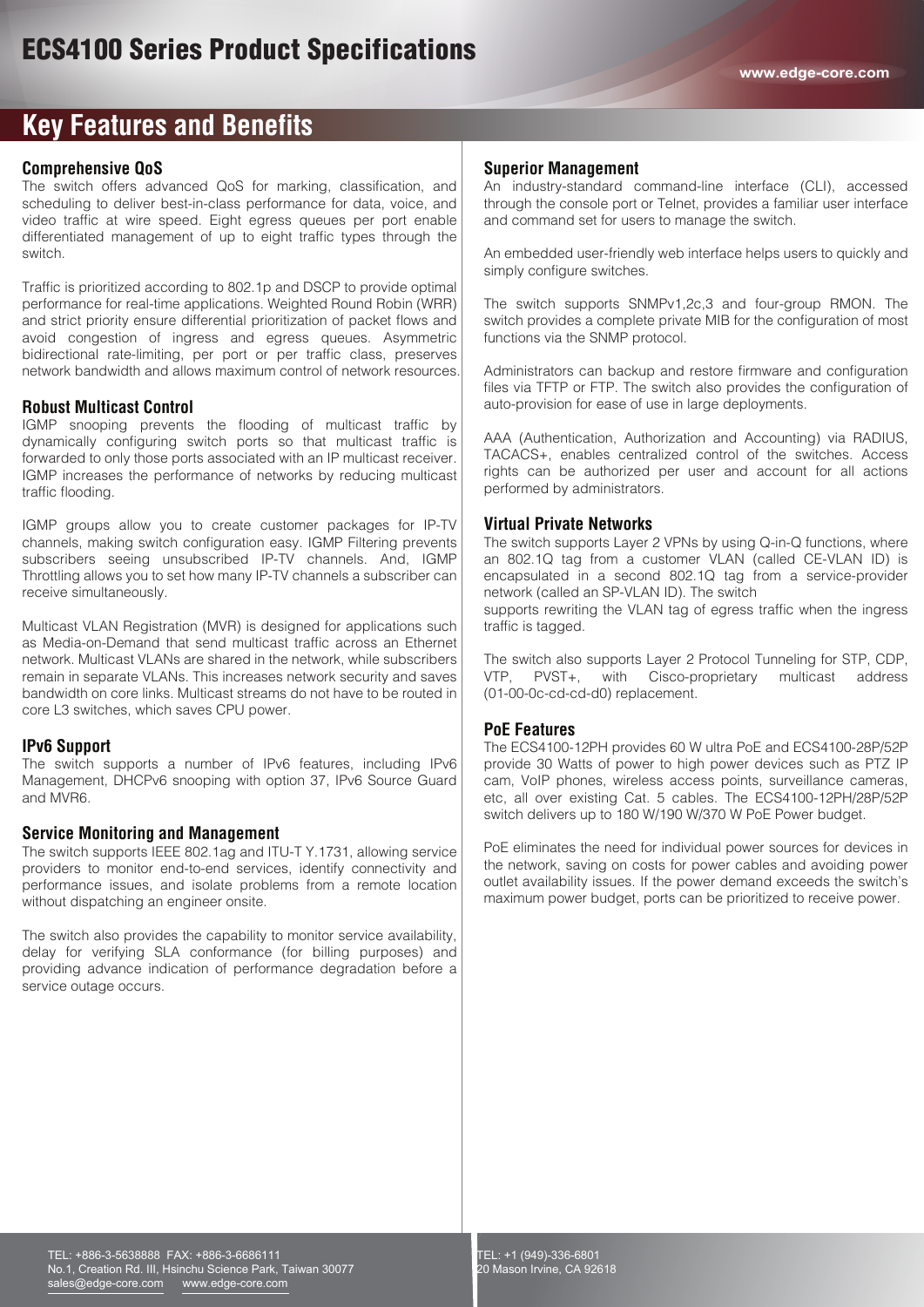# **Features**

|                      | <b>Product Model</b>                       | ECS4100-12PH                                                                                                                | ECS4100-28P                                         | ECS4100-52P                                         | ECS4100-28TC                        |
|----------------------|--------------------------------------------|-----------------------------------------------------------------------------------------------------------------------------|-----------------------------------------------------|-----------------------------------------------------|-------------------------------------|
|                      | <b>Product Image</b>                       | <b>CHEHEE</b>                                                                                                               | mmund T                                             |                                                     | HTTTHETHE LID                       |
| Port                 | RJ-45 10/100/1000BASE-T Ports              | 8 (PoE)                                                                                                                     | 24 (PoE)                                            | 48 (PoE)                                            | 24                                  |
|                      | 100/1000 SFP Ports                         | $\overline{c}$                                                                                                              | $\overline{4}$                                      | $\overline{4}$                                      | $\circ$                             |
|                      | 10/100/1000 Combo Ports                    | $\overline{c}$                                                                                                              | $\circ$                                             | $\mathbf{0}$                                        | $\overline{4}$                      |
|                      | SFP+ 10 Gigabit Uplink Ports               | $\circ$                                                                                                                     | $\circ$                                             | $\mathbf{0}$                                        | $\overline{0}$                      |
|                      | GE Out-of-Band Management Port             | <b>No</b>                                                                                                                   | <b>No</b>                                           | <b>No</b>                                           | <b>No</b>                           |
|                      | RJ-45 Console Port                         | $\mathbf{1}$                                                                                                                | $\mathbf{1}$                                        | $\mathbf{1}$                                        | $\mathbf{1}$                        |
| Performance          | Switching Capacity                         | 24 Gbps                                                                                                                     | 56 Gbps                                             | 104 Gbps                                            | 56 Gbps                             |
|                      | Forwarding Rate                            | 17.85 Mbps                                                                                                                  | 41.7 Mbps                                           | 77.4 Mbps                                           | 41.7 Mbps                           |
|                      | Flash Memory                               | 32 MB                                                                                                                       | 32 MB                                               | 32 MB                                               | 32 MB                               |
|                      | <b>DRAM</b>                                | 256 MB                                                                                                                      | 256 MB                                              | 256 MB                                              | 256 MB                              |
|                      | MAC Address Table Size                     | 16 K                                                                                                                        | 16K                                                 | 16 K                                                | 16 K                                |
|                      | Jumbo Frames                               | <b>12 KB</b>                                                                                                                | <b>12 KB</b>                                        | <b>12 KB</b>                                        | <b>12 KB</b>                        |
|                      | Auto-negotiation, Auto-MDI/MDIX            | Yes                                                                                                                         | Yes                                                 | Yes                                                 | Yes                                 |
|                      | Acoustics                                  | 48 dB (A)<br>0 dB (A) $\leq$ 70W PoE budget                                                                                 | 53 dB (A)                                           | N/A                                                 | 0 dB (A), fanless                   |
|                      | <b>MTBF</b>                                | 841,327 hrs                                                                                                                 | 366.322 hrs                                         | 358,479 hrs                                         | 1,199,394 hrs                       |
| <b>PoE</b>           | Ultra PoE 60 W                             | Yes                                                                                                                         | N/A                                                 | N/A                                                 | N/A                                 |
|                      | PoE+ based on IEEE 802.3bt/802.3af/802.3at | Yes                                                                                                                         | Yes                                                 | Yes                                                 | N/A                                 |
|                      | Auto disable after exceeding power budget  | Yes                                                                                                                         | Yes                                                 | Yes                                                 | N/A                                 |
|                      | <b>Dynamic Power Allocation</b>            | Yes                                                                                                                         | Yes                                                 | Yes                                                 | N/A                                 |
|                      | PoE Power Budget                           | 180 W                                                                                                                       | 190 W                                               | 370W                                                | N/A                                 |
| <b>Mechanical</b>    | Dimension ( $W \times D \times H$ ) cm     | 28 x 22 x 4.4                                                                                                               | 44 x 33 x 4.4                                       | 44 x 33 x 4.4                                       | $33 \times 23 \times 4.4$           |
|                      | Weight                                     | 2381 g                                                                                                                      | 3935 g                                              | 4397 g                                              | 2200 g                              |
| <b>Power Supply</b>  | 100-240 VAC, 50-60 Hz                      | Yes                                                                                                                         | Yes                                                 | Yes                                                 | Yes                                 |
|                      | Max System Power Consumption (Watts)       | 230 W                                                                                                                       | 260 W                                               | 480 W                                               | <b>20W</b>                          |
| <b>Environmental</b> | Operating Temperature                      | 0°C to 50°C (180 W PoE Budget)<br>0°C to 55°C (120 W PoE Budget)<br>$\leq$ 70 W PoE budget, fanless for silent<br>operation | 0°C to 50°C                                         | 0°C to 50°C                                         | 0°C to 50°C                         |
|                      | Storage Temperature                        | -40 $\mathrm{^{\circ}C}$ to 70 $\mathrm{^{\circ}C}$                                                                         | -40 $\mathrm{^{\circ}C}$ to 70 $\mathrm{^{\circ}C}$ | -40 $\mathrm{^{\circ}C}$ to 70 $\mathrm{^{\circ}C}$ | -40 $^{\circ}$ C to 70 $^{\circ}$ C |
|                      | Operating Humidity (non-condensing)        | 10% to 90%                                                                                                                  | 10% to 90%                                          | 10% to 90%                                          | 10% to 90%                          |
|                      | Storage Humidity (non-condensing)          | 10% to 90%                                                                                                                  | 10% to 90%                                          | 10% to 90%                                          | 10% to 90%                          |
|                      | Environmental Regulation Compliance: WEEE  | Yes                                                                                                                         | Yes                                                 | Yes                                                 | Yes                                 |
|                      | Environmental Regulation Compliance: RoHS  | Yes                                                                                                                         | Yes                                                 | Yes                                                 | Yes                                 |
| <b>Certification</b> | FCC Class A                                | Yes                                                                                                                         | Yes                                                 | Yes                                                 | Yes                                 |
|                      | $\mathsf{CE}% _{\mathcal{A}}$              | Yes                                                                                                                         | Yes                                                 | Yes                                                 | Yes                                 |
|                      | Safety Compliance: CB                      | Yes                                                                                                                         | Yes                                                 | Yes                                                 | Yes                                 |
|                      | Safety Compliance: UL                      | Yes                                                                                                                         | Yes                                                 | Yes                                                 | Yes                                 |

TEL: +886-3-5638888 FAX: +886-3-6686111 No.1, Creation Rd. III, Hsinchu Science Park, Taiwan 30077 sales@edge-core.com www.edge-core.com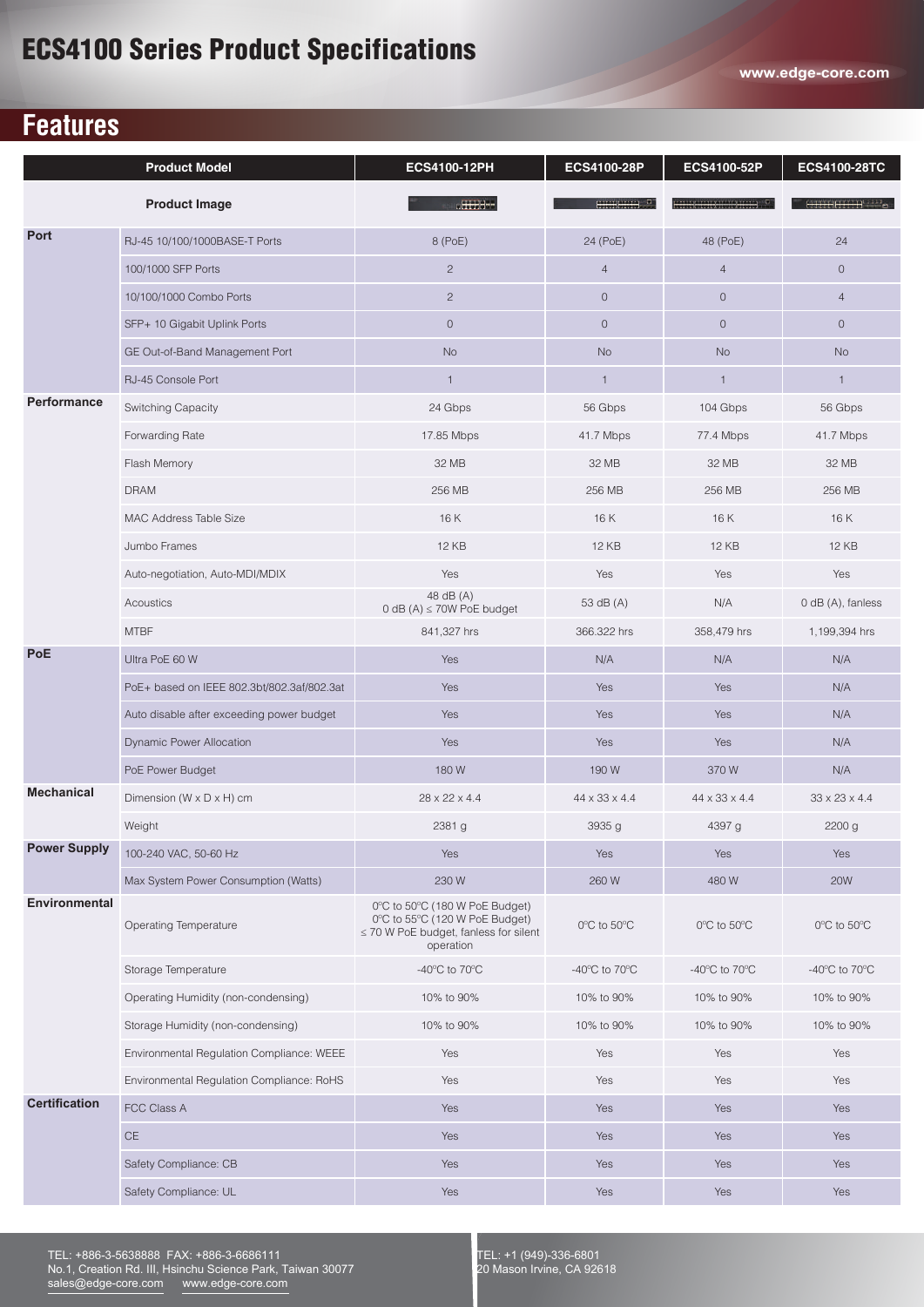# **Features**

|                      | <b>Product Model</b>                      | <b>ECS4100-12T</b>                  | <b>ECS4100-28T</b>                  | ECS4100-52T                         |
|----------------------|-------------------------------------------|-------------------------------------|-------------------------------------|-------------------------------------|
|                      | <b>Product Image</b>                      | a <del>HHIS</del> E                 | HHHHHHH<br>o                        | <u> ETERES (ESCOS) COBOLEZ "</u>    |
| Port                 | RJ-45 10/100/1000 BASE-T Ports            | 8                                   | 24                                  | 48                                  |
|                      | 100/1000 SFP Ports                        | $\overline{2}$                      | $\overline{4}$                      | $\overline{4}$                      |
|                      | Combo Gigabit (RJ-45/SFP) Ports           | 2                                   | $\overline{0}$                      | $\overline{O}$                      |
|                      | SFP+ 10 Gigabit Uplink Ports              | $\mathbf{0}$                        | $\overline{0}$                      | $\overline{0}$                      |
|                      | GE out-of-band Management Port            | <b>No</b>                           | <b>No</b>                           | <b>No</b>                           |
|                      | RJ-45 Console Port                        | $\mathbf{1}$                        | $\mathbf{1}$                        | $\mathbf{1}$                        |
| <b>Performance</b>   | Switching Capacity                        | 24 Gbps                             | 56 Gpbs                             | 104 Gpbs                            |
|                      | Forwarding Rate                           | 17.85 Mpps                          | 41.6 Mpps                           | 77.4 Mpps                           |
|                      | Flash Memory                              | 32 MB                               | 32 MB                               | 32 MB                               |
|                      | <b>DRAM</b>                               | 256 MB                              | 256 MB                              | 256 MB                              |
|                      | MAC Address Table Size                    | 16K                                 | 16 K                                | 16K                                 |
|                      | Jumbo Frames                              | <b>12 KB</b>                        | 12 K                                | 12K                                 |
|                      | Auto-negotiation, Auto-MDI/MDIX           | Yes                                 | Yes                                 | Yes                                 |
| <b>Mechanical</b>    | Rack Space                                | 19"-1 RU                            | 19"-1 RU                            | 19"-1 RU                            |
|                      | Dimension ( $W \times D \times H$ ) cm    | 18 x 16.4 x 3.75                    | 44 x 22 x 4.4                       | 44 x 22 x 4.4                       |
|                      | Weight                                    | 804 g                               | $2.2$ kg                            | 2.5 kg                              |
|                      | Acoustics                                 | $0$ dB $(A)$                        | $0$ dB $(A)$                        | $0$ dB $(A)$                        |
| <b>Power Supply</b>  | 100-240 VAC, 50/60 Hz                     | Yes (Rear Panel)                    | Yes (Front Panel)                   | Yes (Rear Panel)                    |
|                      | Max System Power Consumption (Watts)      | 16 W                                | 20 W                                | 40 W                                |
| <b>Environmental</b> | <b>Operating Temperature</b>              | 0°C to 50°C                         | 0°C to 50°C                         | 0°C to 45°C                         |
|                      | Storage Temperature                       | -40 $^{\circ}$ C to 70 $^{\circ}$ C | -40 $^{\circ}$ C to 70 $^{\circ}$ C | -40 $^{\circ}$ C to 70 $^{\circ}$ C |
|                      | Operating Humidity (non-condensing)       | 10% to 90%                          | 10% to 90%                          | 10% to 90%                          |
|                      | Storage Humidity (non-condensing)         | 10% to 90%                          | 10% to 90%                          | 10% to 90%                          |
|                      | Environmental Regulation compliance: WEEE | Yes                                 | Yes                                 | Yes                                 |
|                      | Environmental Regulation compliance: RoHS | Yes                                 | Yes                                 | Yes                                 |
| <b>Certification</b> | FCC Class A                               | Yes                                 | Yes                                 | Yes                                 |
|                      | $\mathsf{CE}$                             | Yes                                 | Yes                                 | Yes                                 |
|                      | <b>BSMI</b>                               | Yes                                 | Yes                                 | Yes                                 |
|                      | Safety Compliance: CB                     | Yes                                 | Yes                                 | Yes                                 |
|                      | Safety Compliance: UL                     | Yes                                 | Yes                                 | Yes                                 |

TEL: +886-3-5638888 FAX: +886-3-6686111 No.1, Creation Rd. III, Hsinchu Science Park, Taiwan 30077 sales@edge-core.com www.edge-core.com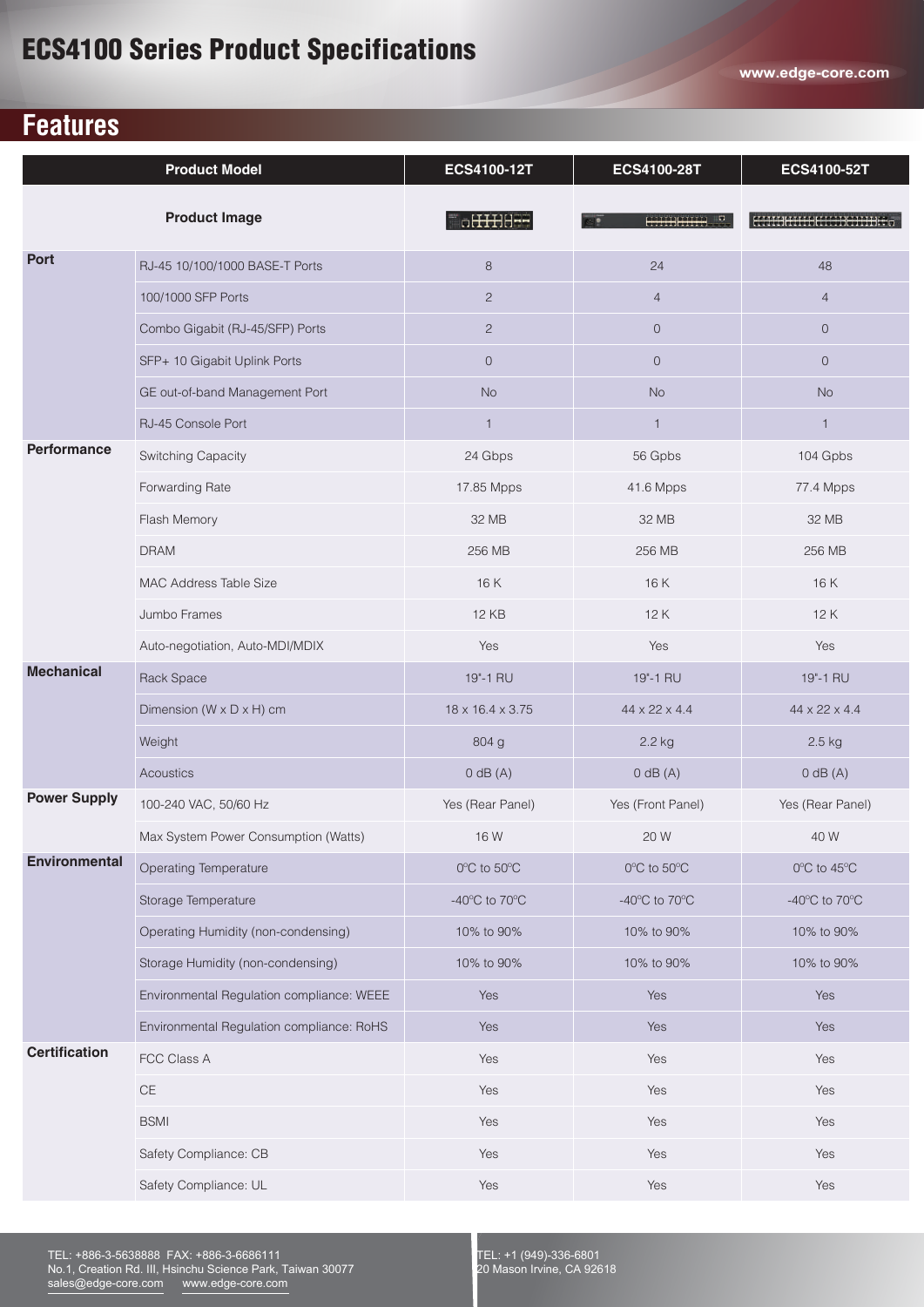# **Features**

| <b>Product Model</b> |                                           | <b>ECS4100-26TX</b>                 | <b>ECS4100-26TX-ME</b>              |
|----------------------|-------------------------------------------|-------------------------------------|-------------------------------------|
| <b>Product Image</b> |                                           | <b>HIMBOON</b>                      | <b>HILBHIIII</b><br><b>TES</b>      |
| <b>Port</b>          | RJ-45 10/100/1000 BASE-T Ports            | 24                                  | 24                                  |
|                      | 100/1000 BASE-X SFP Ports                 | $\mathsf O$                         | $\mathbf{O}$                        |
|                      | Combo Gigabit (RJ-45/SFP) Ports           | $\overline{0}$                      | $\overline{O}$                      |
|                      | SFP+ 10 Gigabit Uplink Ports              | 2                                   | $\overline{2}$                      |
|                      | GE out of band Management Port            | <b>No</b>                           | <b>No</b>                           |
|                      | RJ-45 Console Port                        | $\mathbf{1}$                        | $\mathbf{1}$                        |
|                      | <b>6KV Surge Protect</b>                  | $\rm No$                            | Yes                                 |
| <b>Performance</b>   | Switching Capacity                        | 88 Gbps                             | 88 Gbps                             |
|                      | Forwarding Rate                           | 65.5 Mpps                           | 65.5 Mpps                           |
|                      | Flash Memory                              | 32 MB                               | 32 MB                               |
|                      | <b>DRAM</b>                               | 256 MB                              | 256 MB                              |
|                      | <b>MAC Address Table Size</b>             | 16 K                                | 16K                                 |
|                      | Jumbo Frames                              | <b>12 KB</b>                        | <b>12 KB</b>                        |
|                      | Auto-negotiation, Auto-MDI/MDIX           | Yes                                 | Yes                                 |
| <b>Mechanical</b>    | Rack Space                                | 19"-1RU                             | 19"-1RU                             |
|                      | Dimension ( $W \times D \times H$ ) cm    | 44 x 22 x 4.4                       | 44 x 22 x 4.4                       |
|                      | Weight                                    | 2.2 kg                              | 2.3 kg                              |
| <b>Power Supply</b>  | 100-240 VAC, 50-60 Hz                     | Yes (Rear Panel)                    | Yes (Rear Panel)                    |
|                      | DC Power Input (36-60 V)                  | <b>No</b>                           | Yes (Front Panel)                   |
|                      | Max System Power Consumption (Watts)      | 20 W                                | 20 W                                |
|                      | Dying Gasp                                | Yes                                 | Yes                                 |
| <b>Environmental</b> | <b>Operating Temperature</b>              | $0^{\circ}$ C to $50^{\circ}$ C     | $0^{\circ}$ C to $50^{\circ}$ C     |
|                      | Storage Temperature                       | -40 $^{\circ}$ C to 70 $^{\circ}$ C | -40 $^{\circ}$ C to 70 $^{\circ}$ C |
|                      | Operating Humidity (non-condensing)       | 10% to 90%                          | 10% to 90%                          |
|                      | Storage Humidity (non-condensing)         | 10% to 90%                          | 10% to 90%                          |
|                      | Environmental Regulation Compliance: WEEE | Yes                                 | Yes                                 |
|                      | Environmental Regulation Compliance: RoHS | Yes                                 | Yes                                 |
| <b>Certification</b> | FCC Class A                               | Yes                                 | Yes                                 |
|                      | $\mathsf{CE}$                             | Yes                                 | Yes                                 |
|                      | <b>BSMI</b>                               | Yes                                 | Yes                                 |
|                      | Safety Compliance: CB                     | Yes                                 | Yes                                 |
|                      | Safety Compliance: UL                     | Yes                                 | Yes                                 |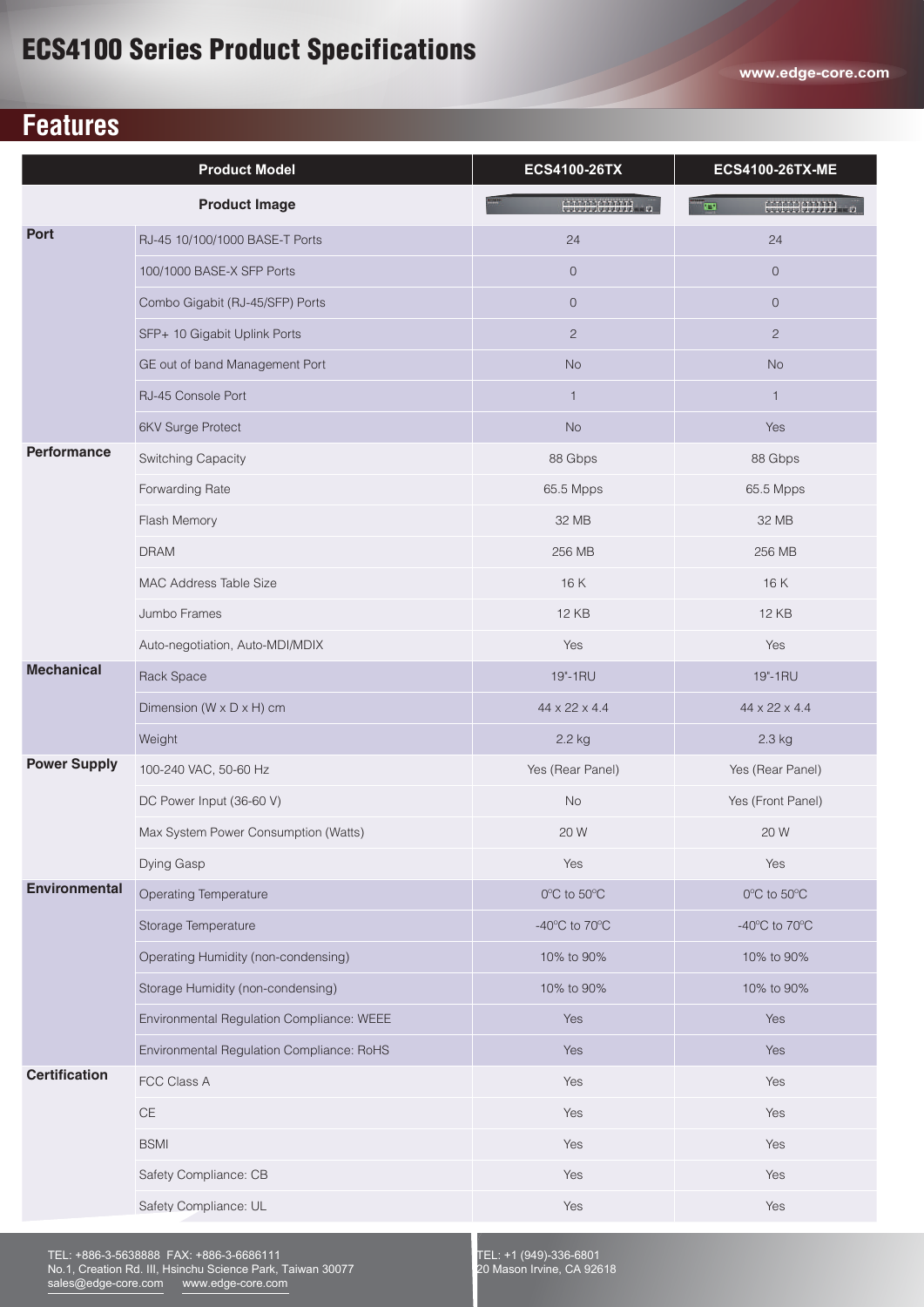## **Features**

#### **L2 Features**

 Tri-speed (10/100/1000BASE-T) copper interfaces Auto-negotiation for port speed and duplex mode Auto MDI/MDI-X 100 M/1 G fiber interfaces SFP ports support: IEEE 802.3 100BASE-FX IEEE 802.3z (1000BASE-SX/LX/LHX/ZX) transceivers Transceiver-threshold current/rx-power/temperature/tx-power/ voltage/high-low alarm and warning Digital Diagnostic Monitoring (DDM) on SFP port only Flow Control: IEEE 802.3x for full-duplex mode Back-pressure for half-duplex mode Jumbo frames: 12 KB Broadcast/Multicast/Unknown Unicast Storm Control Spanning Tree Protocol: IEEE 802.1D Spanning Tree Protocol (STP) IEEE 802.1w Rapid Spanning Tree Protocol (RSTP) IEEE 802.1s Multiple Spanning Tree Protocol (MSTP), 64 instances Spanning-tree restricted-tcn Spanning-tree tc-prop-stop Stops propagation of topology change information BPDU Guard BPDU Filtering Root Guard BPDU Transparent Loopback Detection Non-Spanning Tree Loopback detection ITU-T G.8032 Ethernet Ring Protection Switching: Sub 50 msec convergence (ECS4100-12PH/28P/52P/28TC only) Non-revertive operation mode Multiple-ring network VI ANs: Supports 4K VLAN Port-based VLAN IEEE 802.1Q VLAN GVRP (256 VLAN) IEEE 802.1v protocol-based VLAN IP Subnet-based VLAN MAC-based VLAN Traffic Segmentation L2 Virtual Private Network (Q-in-Q): Selective Q-in-Q VLAN Translation L2 Protocol tunneling (xSTP, CDP, VTP & PVST+, LLDP) CDP/PVST+ Filtering Link Aggregation: Static Trunk IEEE 802.3ad Link Aggregation Control Protocol Trunk groups: 16, up to 8 GE ports per group Load Balancing: SA+DA, SA, DA, SIP+DIP, SIP, DIP IGMP Snooping: IGMP v1/v2/v3 Snooping IGMP Proxy Reporting IGMP Filtering IGMP Throttling IGMP Immediate Leave IGMP Querier IGMP mrouter-forward mode IGMP router-alert-option-check IGMP router-port-expire-time IGMP tcn-flood IGMP tcn-query-solicit IGMP unregistered-data-flood MVR (Multicast VLAN Registration): Supports 5 multicast VLANs Port mirroring (many source ports to one destination port. One source port to one destination port only) Remote port mirror (RSPAN)

TEL: +886-3-5638888 FAX: +886-3-6686111

 No.1, Creation Rd. III, Hsinchu Science Park, Taiwan 30077 sales@edge-core.com www.edge-core.com

**QoS Features** Priority Queues: 8 hardware queues per port Traffic classification: IEEE 802.1p CoS IP Precedence **DSCP**  Traffic Scheduling: Strict Priority Weighted Round Robin Strict + WRR Diffserv: Ingress policy map (police rate, remark CoS) Egress policy map (police rate, remark CoS/DSCP) Rate Limiting (Ingress and Egress, per port base): GE: Resolution 64 Kbps ~ 1,000 Mbps **Security** User Security for Enterprise: IEEE 802.1X port based and MAC based authentication Dynamic VLAN Assignment, Dynamic QoS assignment MAC authentication Web authentication Voice VLAN Guest VLAN User Security for ISP/MSO: L2/L3/L4 Access Control List MAC Access control list (Source/Destination MAC, Ether type, Priority ID/ VLAN ID) IP standard access control list (Source IP) IP extended access control list (Source/Destination IP, Protocol, TCP/UDP port number) DHCP Snooping DHCP Option 82 DHCP Option 82 Relay IP Source Guard Network Security: IPv6 ACL Port security PPPoE IA Dynamic ARP Inspection CPU guard CPU/Memory threshold and alarm Denial of Service Protection: echo-chargen smurf tcp-flooding tcp-null-scan tcp-syn-fin-scan tcp-xmas-scan udp-flooding win-nuke Management Security: Login Security RADIUS authentication RADIUS accounting TACACS + authentication TACACS + accounting TACACS + authorization Management Interface Access Filtering (SNMP, Web, Telnet) SSH (v1.5/v2.0) for security Telnet SSL for HTTPS SNMPv3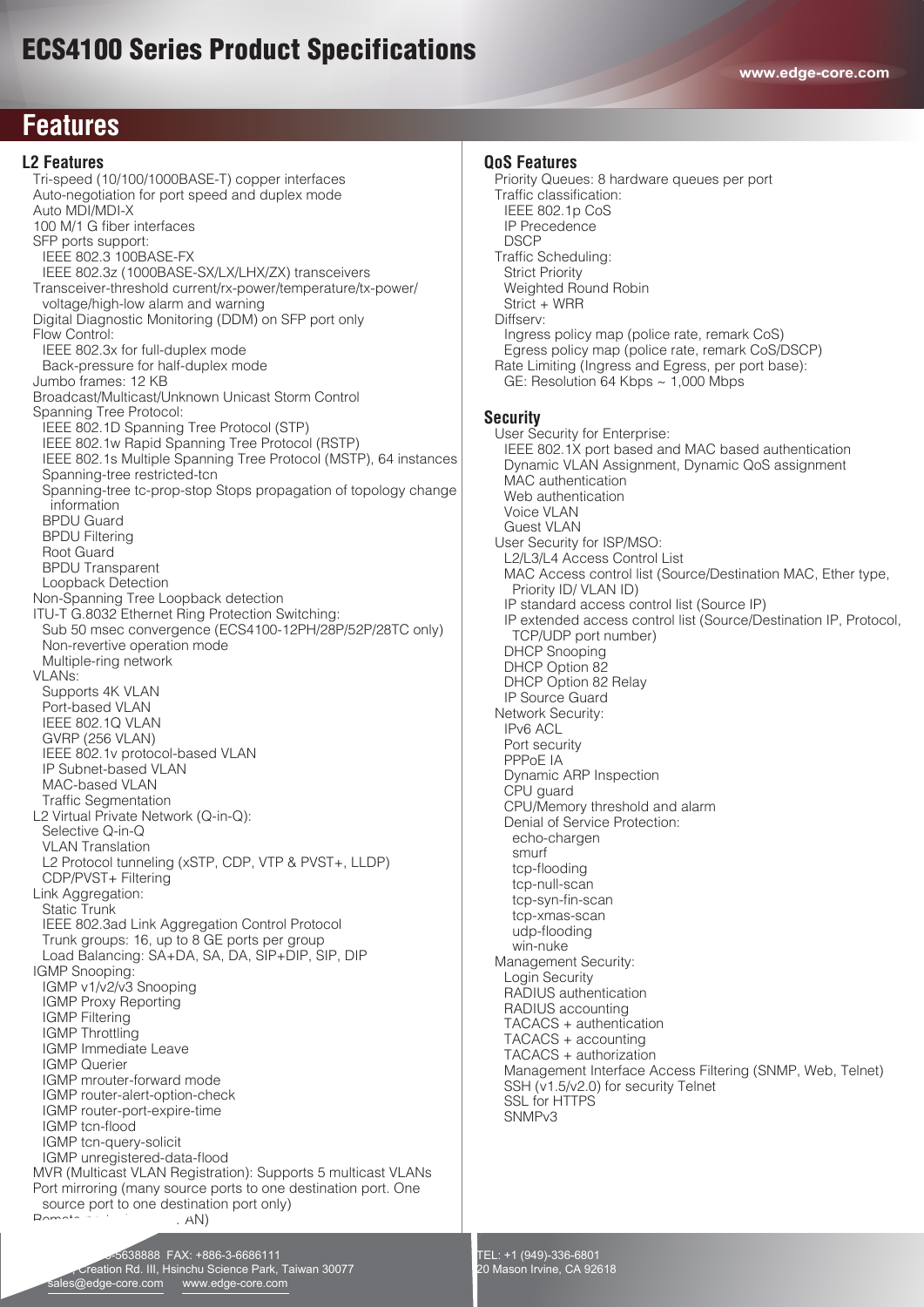# **Features**

## **Green Ethernet**

 IEEE 802.3az Energy-Efficient Ethernet (EEE) Link-Up power saving No-Link power saving

## **IPv6 Features**

 IPv4/IPv6 Dual Protocol stack IPv6 Address Types Stack: Unicast IPv6 Neighbor Discovery: Duplicate address Address resolution Unreachable neighbor detection Stateless auto-configuration Manual configuration Remote IPv6 ping IPv6 Telnet support HTTP over IPv6 SNMP over IPv6 IPv6 Syslog support IPv6 TFTP support IPv6 MLD filter and throttling IPv6 ND snooping MLD Snooping v1/v2 IPv6 source guard DHCPv6 snooping MVR6

## **Management**

 Switch Management: CLI via console port or Telnet Web management SNMP v1, v2c, v3 IP clustering (32 members) Firmware & Configuration: Firmware upgrade via TFTP/HTTP/FTP/SFTP server Dual images Multiple configuration files Configuration file upload/download via TFTP/HTTP/FTP/SFTP server Firmware auto upgrade RMON (groups 1, 2, 3 and 9) BOOTP, DHCP client for IP address assignment DHCP dynamic provision option 66,67 SNTP/NTP DNS client Event/Error Log Syslog **SMTP**  Supports LLDP (802.1ab) sFlow v4, v5 Cable diagnostics (Optional) ECView Pro, a powerful network management software that maximizes the managed capabilities of Edgecore devices with: Topology management Performance management Configuration management Event management SNMP management

## **Routing**

 IPv4 Static Route RIP v1/v2 **Traceroute** Traceroute6

### **OAM**

 IEEE 802.3ah Link IEEE 802.1ag Connectivity Fault Management: Cross check Link trace Loop back ITU-T Y.1731 Performance and Throughput Management:

### **Safety**

 UL (CSA 22.2. NO 60950-1 & UL60950-1) CB (IEC60950-1)

## **Electromagnetic Compatibility**

 CE Mark FCC Class A CISPR Class A **BSMI** 

## **Environmental Specifications**

 Temperature: ECS4100-12PH: 0ºC to 50ºC (180W PoE Budget) 0ºC to 55ºC (120W PoE Budget) ≤ 70W PoE budget, fanless for silent operation ECS4100-28P/28TC/52P: 0ºC to 50ºC standard operation ECS4100-12T/26TX/26TX-ME/28T: 0º C to 50º C (32º F to 122º F) standard operating ECS4100-52T: 0º C to 45º C (32º F to 113º F) standard operating

## **Power Supply**

 Power input: 100 to 240 VAC, 50/60 Hz AC/DC: 90 VAC~300 VAC, 50/60 Hz Dying gasp

### **Warranty**

 Please check www.edge-core.com for the warranty terms in your country.

## **For More Information**

To find out more about Edgecore Networks Corporation products and solutions, visit www.edge-core.com.

## **About Edgecore Networks Corporation**

Edgecore Networks Corporation is in the business of providing innovative network solutions. In the service provider network, in the data center or in the cloud, Edgecore Networks Corporation delivers the software and systems that transform the way the world connects. Edgecore Networks Corporation serves customers and partners worldwide. Additional information can be found at www.edge-core.com.

Edgecore Networks Corporation is a subsidiary of Accton Technology Corporation, the leading network ODM company. The Edgecore data center switches are developed and manufactured by Accton.

To purchase Edgecore Networks solutions, please contact your Edgecore Networks Corporation representatives at +886-3-563 -8888 (HQ) or +1 (949)-336-6801 or authorized resellers.

© Copyright 2020 Edgecore Networks Corporation. The information contained herein is subject to change without notice. This document is for informational purposes only and does not set forth any warranty, expressed or implied, concerning any equipment, equipment feature, or service offered by<br>Edgecore Networks Corporation. Edgecore Networks Corporation shall not be liable for technical or<br>editorial errors or omiss

TEL: +886-3-5638888 FAX: +886-3-6686111 No.1, Creation Rd. III, Hsinchu Science Park, Taiwan 30077 sales@edge-core.com www.edge-core.com